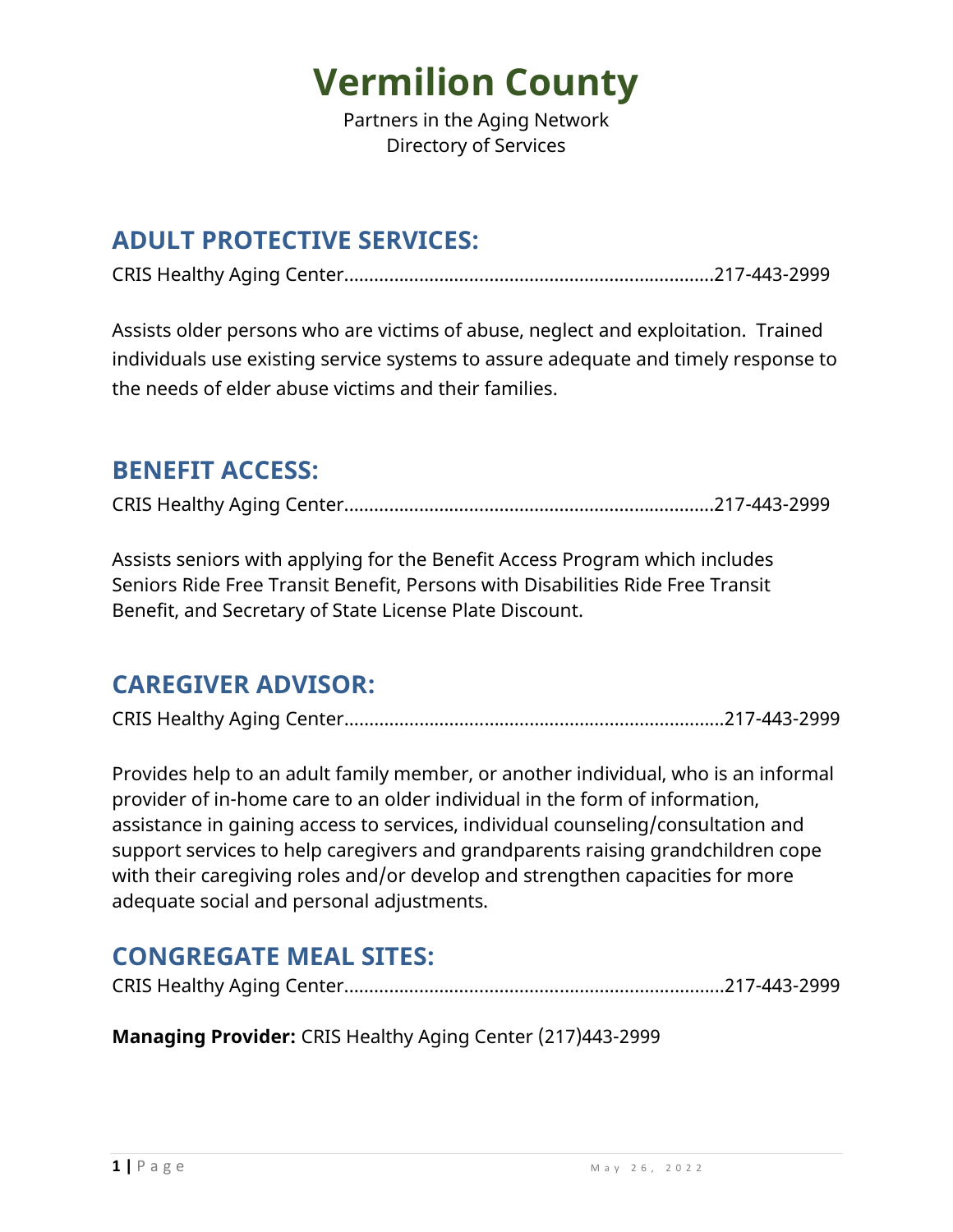Partners in the Aging Network Directory of Services

Nutritious meals served at familiar locations, such as senior centers, to promote health and reduce isolation.

### **COMPREHENSIVE CARE COORDINATION (CCU):**

CRIS Healthy Aging Center...…………………....……………………………….…..…...217-443-2999

If you are in need of services, a Case Manager will come to your home and talk with you and your family about your needs and what services are available to meet those needs. An older person in need of services would first meet with a case manager to discuss what kinds of activities he or she can do on their own, as well as those that would require help. The case manager can then identify services that could help the client continue living in their own home. For instance, an individual may need home-delivered meals or transportation to doctor appointments, help with medications, household chores or bathing. The case manager can help arrange these services in a "package" so that the older person can continue to live independently. The case manager is key to developing a plan of care and linking with other agencies that actually provide the care. Designed to help the older person stay in their home as long as possible.

### **DISABILITY SERVICES:**

\*Not an ECIAAA Funded Service

PACE Center for Independent Living………………………………………………….217-344-5433

Provides assistance to persons with disabilities. Centers for Independent Living are community-based, non-residential non-profit organizations by and for persons with disabilities, that help people with disabilities achieve maximum independence in work, school, housing and every other part of life.

### **HOME DELIVERED MEALS:**

CRIS Healthy Aging Center...…………………....……………………………….……...217-443-2999

Nutritious meals provided to older persons who are home-bound because of illness, physical or mental impairment or otherwise isolated.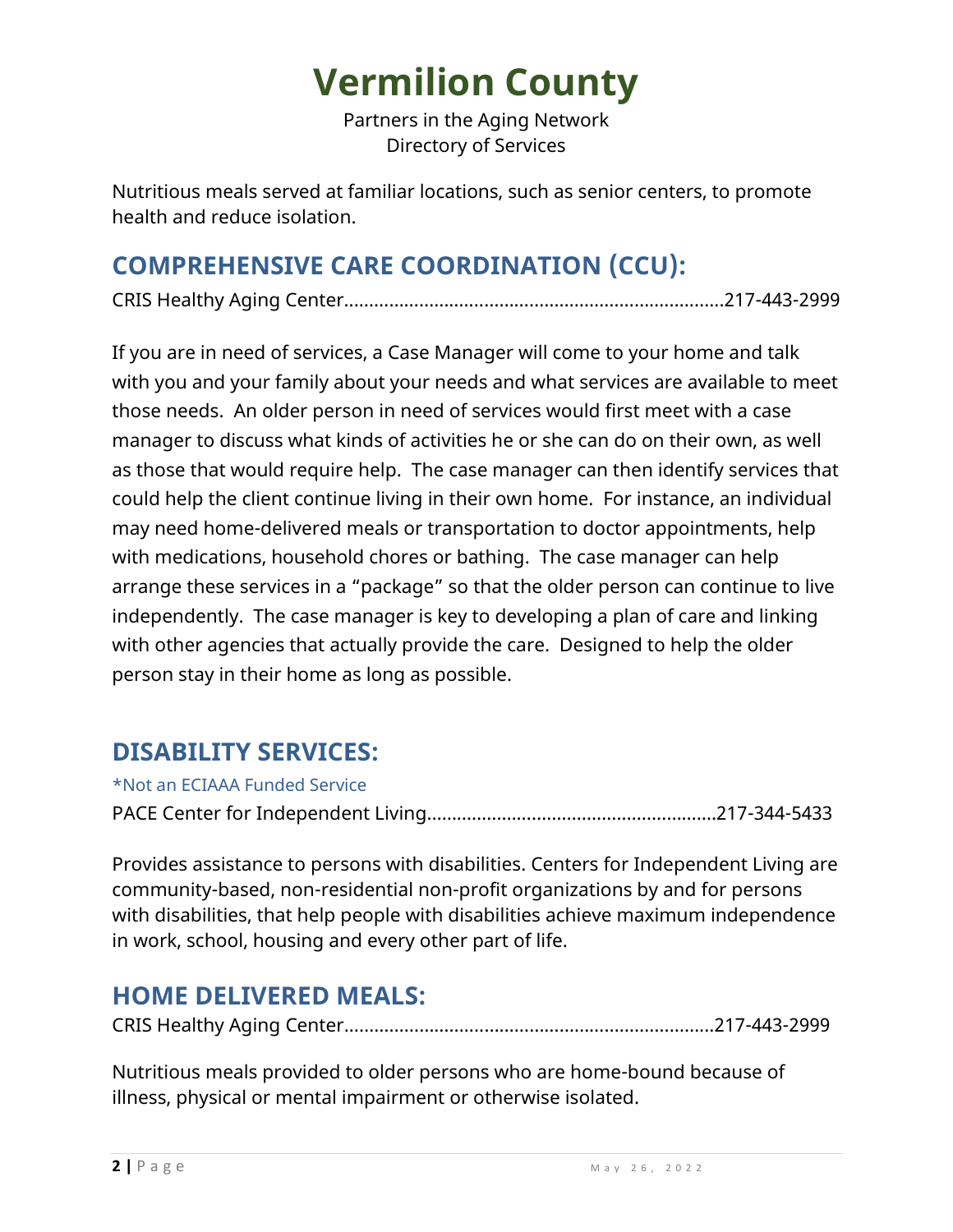Partners in the Aging Network Directory of Services

#### **LEGAL SERVICES:**

Land on Lincoln Legal Assistance ………………………....217-356-1351 Or 1-800-747-5523

Advocates for and provides assistance with basic civil needs of an older person. Assistance can be provided to help in cases of elder abuse and neglect, financial exploitation, consumer fraud, landlord/tenant relationships and public benefit programs. Criminal, real estate and damage award cases cannot be handled by legal assistance.

#### **LONG-TERM CARE OMBUDSMAN:**

East Central Illinois Area Agency on Aging……………...309-829-2065 Or 800-888-4456 **Jenelle Bruckner ext. 1215**

Designed to protect the rights and needs of older persons living in a long term care facility (nursing home). The Ombudsman receives, investigates and resolves complaints while protecting the resident's privacy.

#### **RESPITE SERVICES:**

CRIS Healthy Aging Center...…………………....……………………………….….…...217-443-2999

Provides temporary, substitute care or supervision of a functionally impaired person. Allows the primary caregiver time away to complete other tasks without disruption of the care of the individual.

## **SENIOR INFORMATION SERVICES/COORDINATED POINT OF ENTRY:**

CRIS Healthy Aging Center...…………………....……………………………….……...217-443-2999

Provides information to help maintain seniors in the least restrictive environment. Directs callers to agencies that can provide the services they need.